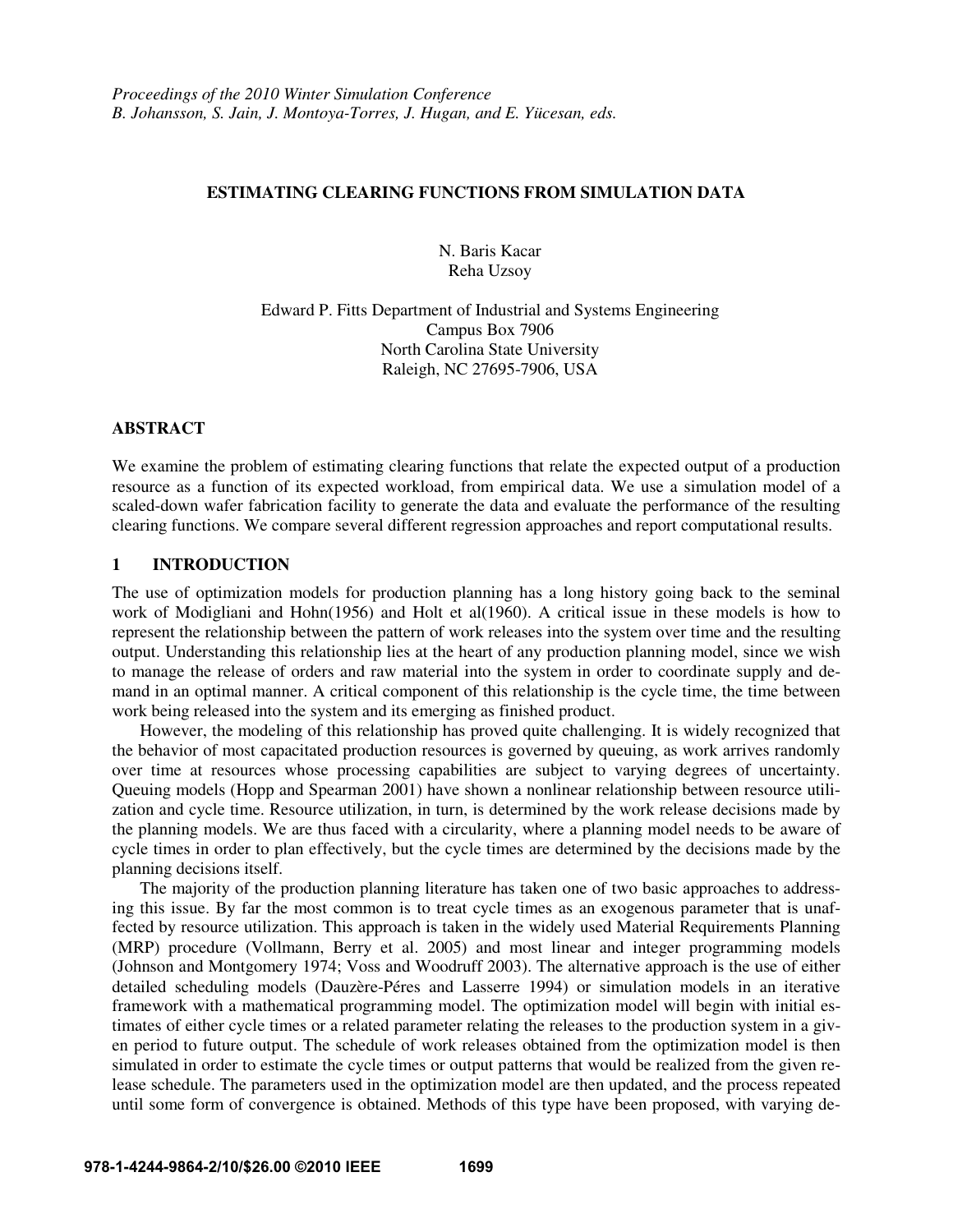grees of success, by Byrne and Bakir(1999), Byrne and Hosain(2005), Hung and Leachman(1996), Hung and Cheng(2002) and Kim and Kim(2001), among others. Irdem et al.(forthcoming) present a computational comparison of two of these methods, those of Hung and Leachman(1996) and Kim and Kim(2001).

An alternative approach that has shown considerable promise in recent years(Missbauer 2002; Asmundsson, Rardin et al. 2006; Pahl, Voss et al. 2007; Asmundsson, Rardin et al. 2009; Missbauer and Uzsoy forthcoming) is the use of nonlinear clearing functions that represent the relationship between the expected output of a production resource and some measure of the work in process inventory (WIP) at the resource during the planning period. The advantage of these models is that they can capture the nonlinear relationship between resource utilization and cycle times without requiring time-consuming simulation runs as part of the planning process. However, the use of this approach requires effective methods of estimating the clearing functions themselves. Previous work (Asmundsson, Rardin et al. 2009) has shown that the estimation of clearing functions from empirical data is a nontrivial exercise for which a firm theoretical foundation still remains to be established. In this paper we use a simulation model as a surrogate for a production system to generate data from which clearing functions can be estimated. We explore the use of several different linear regression models for estimating clearing functions and compare the performance of the production plans obtained in order to obtain insight into the structure of the clearing functions and the degree to which multiple regression can be used for this purpose.

# **2 PREVIOUS RELATED WORK**

A comprehensive review of the literature on production planning in general, and clearing functions in particular is beyond the scope of this paper. An extensive discussion of the state of the art in this area is given by Missbauer and Uzsoy(forthcoming) and Pahl et al.(2005; 2007).



Figure 1: Examples of Clearing Functions (Karmarkar 1989)

 Several examples of clearing functions discussed in the literature are depicted in Figure 1. The "Fixed Capacity" function places a fixed upper bound on production, assuming instantaneous production regardless of WIP level. Graves(1986) proposes a clearing function in the form of  $X_t = \alpha W_t$  where output  $X_t$  is a linear function of WIP and *W<sub>t</sub>* denotes some reasonable measure of WIP. This "constant proportion" function assumes the system can be operated to maintain a fixed lead time at all reasonable utilization levels, and may allows unlimited production. This function may yield infeasible levels of output at high WIP levels unless limited by a fixed upper bound on output, as shown in the "combined" clearing function. Karmarkar(1989) proposes a nonlinear clearing function where output increases as a concave nondecreasing function of  $W_t$ , reaching an asymptotic maximum. Srinivasan et al.(1988) propose another clearing function that is a concave, non-decreasing function of WIP. Figure 1 illustrates these latter functions as the "effective" clearing function.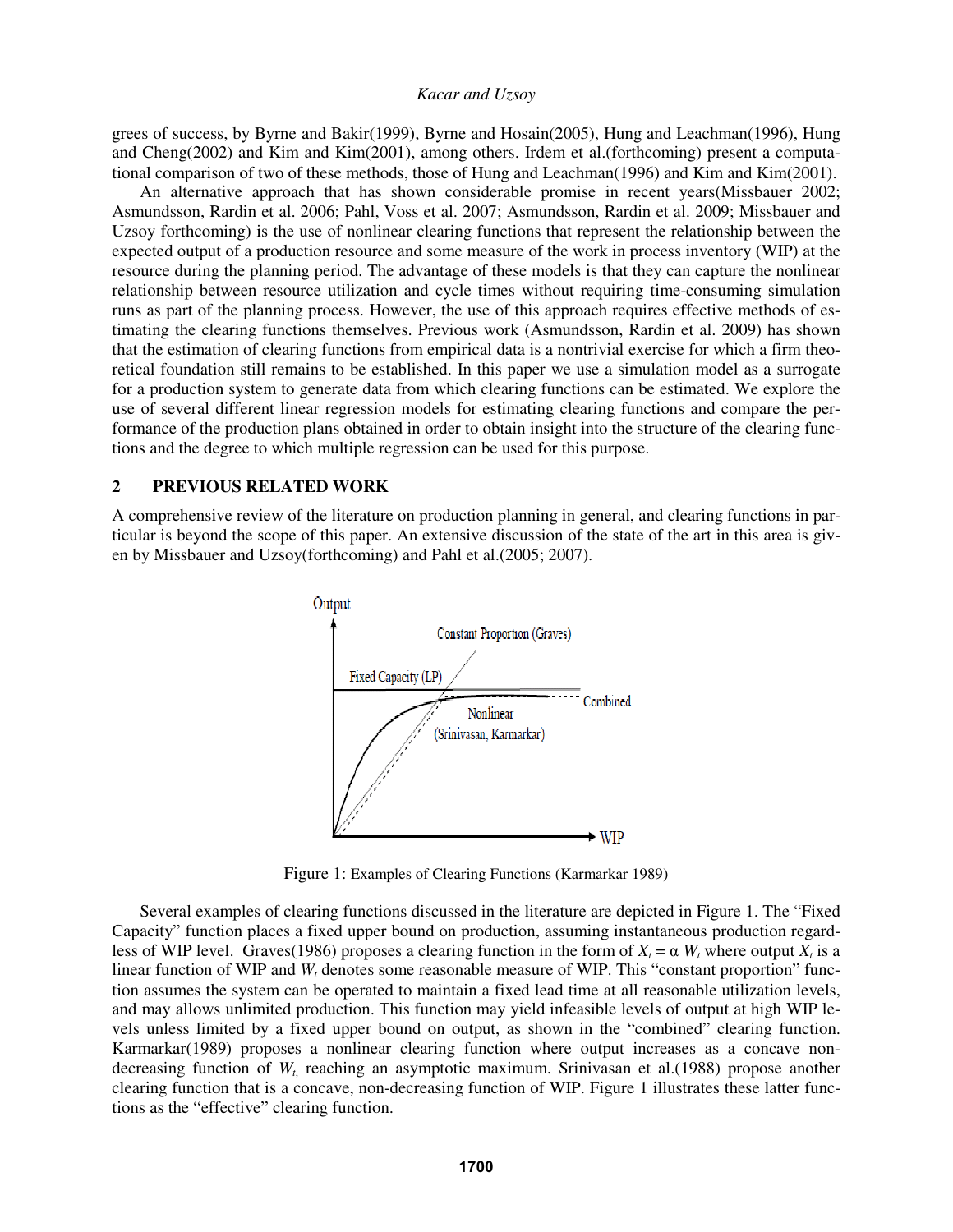Clearing functions can be derived analytically using steady-state or transient queuing models, or estimated empirically from empirical data. Different authors have implemented somewhat different approaches. Asmundsson et al.(2009) formulate the clearing function as a relationship between the expected throughput of a resource in a planning period as a function of the time-average WIP level at the resource during the period. Other authors, such as Karmarkar(1989) and Missbauer(2002) assume the clearing function depends on the expected workload, which they define as the sum of the work in process available at the start of the period and the material released during the period. In addition, two different functional forms have been suggested to estimate clearing functions from empirical data. Karmarkar(1989) proposes the functional form

$$
f(\hat{W}) = \frac{K_1 \hat{W}}{K_2 + \hat{W}}
$$

where  $\hat{W}$  denotes a measure of workload, while Srinivasan et al. (1988) suggest the form  $f(\hat{W}) = K_1(1 - e^{-K_2 \hat{W}})$ 

In both forms,  $K_1$  represents the maximum possible output in a period and  $K_2$  is a user-specified parameter controlling the curvature of the clearing function.

While a number of authors have proposed the use of queuing models to determine clearing functions analytically (Srinivasan, Carey et al. 1988; Selçuk , Fransoo et al. 2007; Asmundsson, Rardin et al. 2009), we shall focus in this paper on empirical estimation from simulation data, which has been the most prevalent approach in the literature. In this approach, the production system under study is simulated and data collected from the simulation model in each planning period on the quantities of interest, which depend on the independent variables postulated for the clearing function. Once the data have been obtained, they are fit empirically using some form of regression analysis to a predefined functional form.

The estimation of clearing functions in a multiproduct environment poses a number of challenges due to the fact that since the potential output of the resource in a planning period is determined by the WIP level of all products. Asmundsson et al.(2009) show that this can lead to anomalous behavior where WIP of one product is held in order to process another product rapidly. These authors suggest an allocated clearing function formulation to resolve this difficulty, under which an aggregate clearing function for the resource is constructed in units of time and the resulting output capacity is allocated to the different products. In this paper, we take a different approach where we estimate a clearing function for each individual product based on the release quantities and WIP levels of this product and other products in the current and immediately preceding periods. The values of all possible variables of interest are regressed against the output of each product. In this way we hope to obtain insight into which variables are important to include in the clearing functions and which can safely be omitted.

 In the next section we give a brief description of the simulation model of the production facility used as a testbed in this research.

#### **3 SIMULATION MODEL**

Our simulation model of a re-entrant bottleneck system was built with attributes of a real-world semiconductor wafer fabrication facility (fab) environment previously studied by our research group (Kayton, Teyner et al. 1997). The major characteristics of wafer fabrication, including re-entrant product routings, unreliable machines, batch processing machines and multiple products with varying process routings and number of operations are included in the model. There is a distinct re-entrant bottleneck station representing the photolithography process. The processing times for all other stations were scaled so that no non-bottleneck station would have utilization approaching that of the bottleneck. The model has batching stations (Stations 1 and 2) early in the process, representing furnaces that perform diffusion and oxidation processes. These machines can process between two and four lots, which may be of different product types, simultaneously as a batch. The remaining stations process one lot at a time.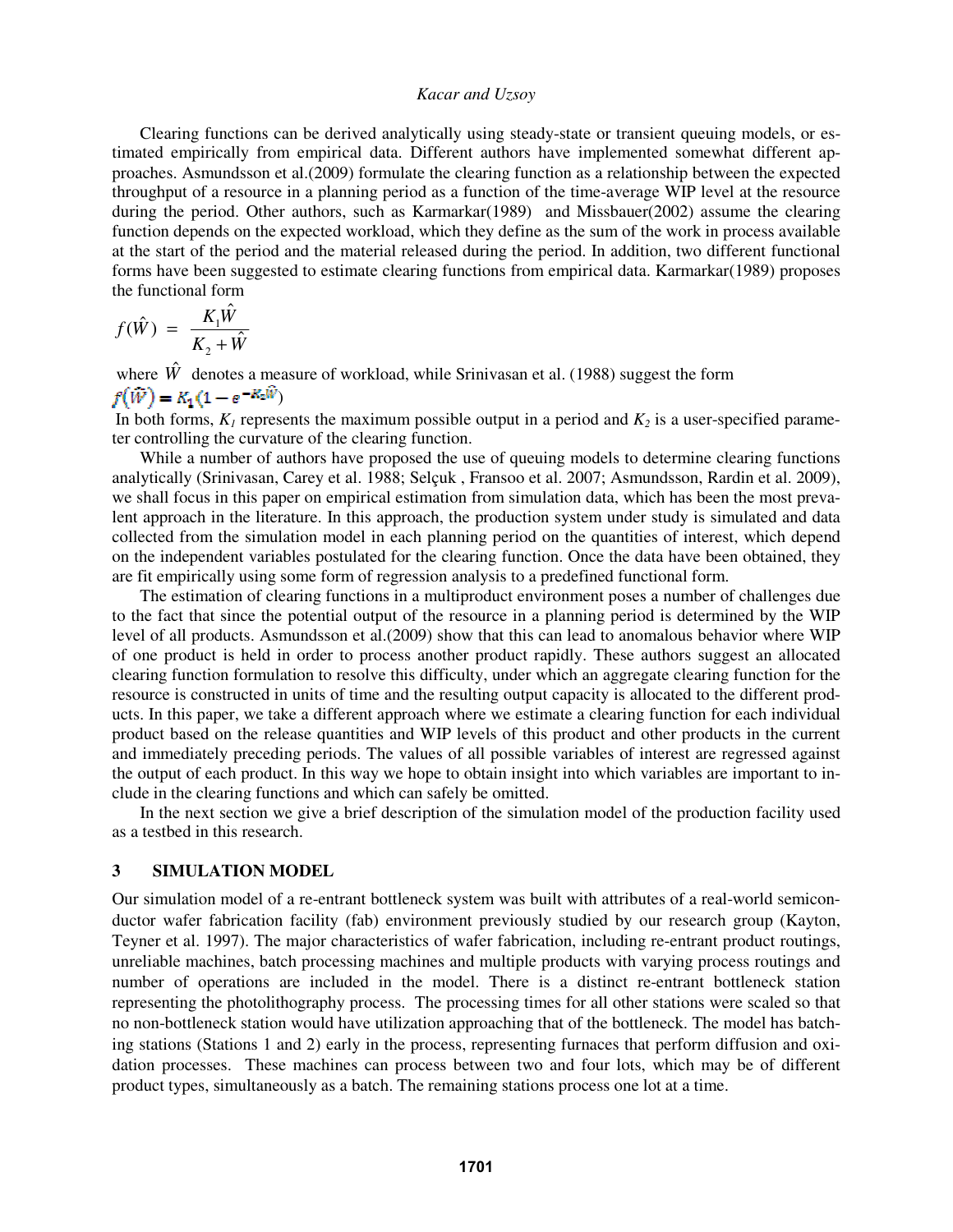

Figure 2:Re-entrant Bottleneck Model Process Chart for Products

There are 11 machines (stations) and 3 products in this model. The number of operations for product 1, product 2 and product 3 are 22, 14 and 14 respectively. Machine 4 is the bottleneck station shown in red in

Figure **2**, and has two servers. Products 1 and 2 visit the bottleneck station 6 and 4 times respectively. Product 3 does not use the bottleneck machine. This product visits Station 11 which is the only station that is allowed to exceed 80% utilization, but it is not allowed to exceed the bottleneck utilization. Machines 3 and 7, shown in black in Figure 2, are unreliable machines whose failures cause starvation at the bottleneck. The system is required to produce a product mix that is 3:1:1 of Products 1, 2, and 3 respectively. Details are given in Irdem, Kacar et al.(2008), and are available from the authors upon request.

All processing times follow a lognormal distribution. The processing times are in minutes. The standard deviations of process times are less than or equal to 10 percent of the mean. The processing times for all individual products in a machine are same. Also, the processing time of a machine for different operations of products is same. The mean time to failure (MTTF) and mean time to repair (MTTR) distributions follow gamma distributions. Machines 3 and 7 are the unreliable machines can produce a product in a very short time but can starve the bottleneck due to poor availability.

In the next section we will briefly describe the production planning model based on clearing functions that is used to examine the performance of the different methods of estimating clearing functions.

## **4 OPTIMIZATION MODEL FOR PRODUCTION PLANNING**

For all the planning models presented in this paper, we shall define an operation *l* to be the processing of a product at a specific machine *k*. We define *L(k)* to be the set of all operations *l* taking place on a specific machine *k*. We also note that all operations for all products that take place on a specific machine require same processing time.

We define the following notation:

Indices:

- *g* : product index.
- *k* : machine index.
- *l* : operation index.

Decision Variables:

*Ygpl* : output quantity of product *g* from operation *l* in period *p*.

 $Y_{gp}(k)$  : output quantity of product *g* from machine *k* in period *p*;  $Y_{gp}(k) = \sum_{i \in L(k)} Y_{glip}$ 

 $X_{gpl}$  : release quantity of product *g* in period *p* at operation *l*.

 $X_{gp}(k)$ : release quantity of product *g* in period *p* at machine *k*;  $X_{gp}(k) = \sum_{l \in L(k)} X_{gp(l)}$ 

*Ygp* : output quantity of product type *g* in period *p*.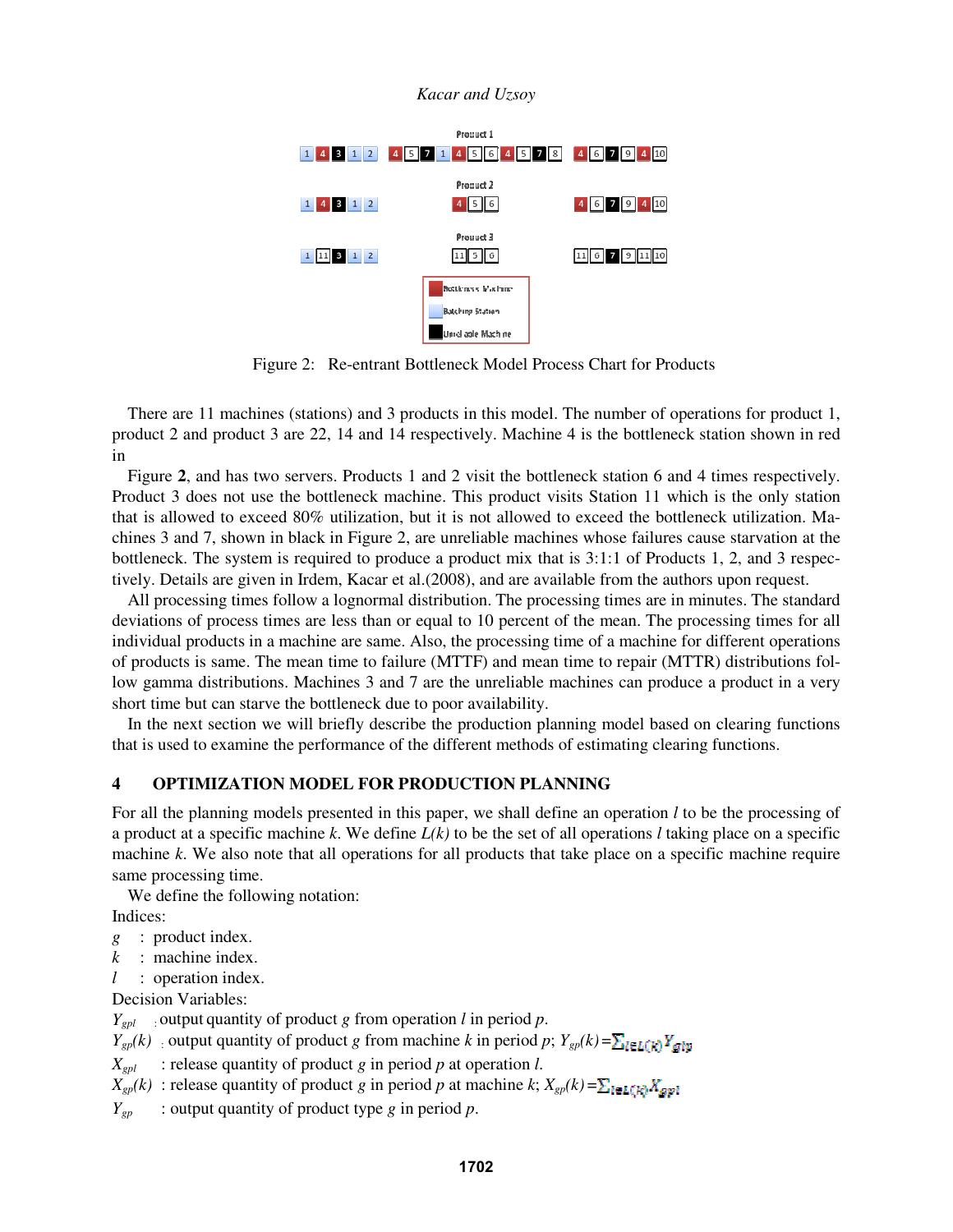$X_{\text{gp}}$  : quantity of product *g* released into the first station in the line in period *p*.

*Wgpl* : WIP of product *g* at operation *l* at the end of period *p*.

 $W_{gp}(k)$ : WIP of product *g* during period *p* at machine *k*;  $W_{gp}(k) = \sum_{l \in L(k)} W_{gp}(l)$ .

 $\mathbb{Z}_{\text{gp}}^k$  : Fraction of capacity at machine *k* allocated to product type *g* in period *p*.

*I<sub>gp</sub>* : units of product *g* in finished goods inventory at the end of period *p*.<br>*B<sub>on</sub>* : units of product *g* backlogged at the end of period *p*.

*Bgp* : units of product *g* backlogged at the end of period *p*.

Parameters:

*hgp* : Unit inventory holding cost for product *g* in period *p*.

*bgp* : Unit backlogging cost for product *g* in period *p*.

 $\omega_{gp}$  : Unit WIP cost for product *g* in period *p*.

 $D_{gp}$  : demand for product *g* during period *p*.

 $M(k, g)$ : set of indices denoting the variables included in the Regression Model at machine  $k$ .

 $\mu_{ka}$  : Intercept of the clearing function for product *g* at machine *k*.

 $\beta_{kq}^{n}$  : Coefficient of variable *n* in the clearing function for product *g* at machine *k*.

 $\mathcal{C}_k$  : Maximum capacity of machine *k* in units of products. Since in our simulation model all operations of all products at the same machine require the same amount of time, this is a valid representation.

The formulation can now be given as follows:

Objective function:

$$
\min \sum_{g \in G} \sum_{p=1}^{P} \sum_{k=1}^{K} \omega_{gpk} W_{gp}(k) + \sum_{g \in G} \sum_{p=1}^{P} h_{gp} I_{gp} + \sum_{g \in G} \sum_{p=1}^{P} b_{gp} B_{gp} \tag{1}
$$
  
Subject to:

WIP Balance:

$$
W_{gpl} = W_{g,p-1,l} + X_{gpl} - Y_{gpl} \quad g \in G \text{ , } p = l, ..., P, l \in L \tag{2}
$$

Inventory Balance:

$$
Y_{gp} + I_{g,p-1} - B_{g,p-1} - I_{gp} + B_{gp} = d_{gp} g \in G, p = 1, ..., P
$$
\n(3)

Capacity Constraints:

$$
Y_{gp}(k) \le \mu_{kg} + \sum_{n \in M(kg)} \beta_{kg}^n M R V_g^n, \quad g \in G, \quad p = 1, \dots, P, k \in \mathbb{K},
$$
\n
$$
\tag{4}
$$

$$
\sum_{g \in G} Y_{gg}(k) \le C_k, p = 1, \dots, P, k \in \mathbb{K}
$$
\n<sup>(5)</sup>

Variable Nonnegativity:

$$
W_{gpl}, Y_{gpl}, I_{gp}, B_{gp}, X_{gpl} \ge 0 \text{ g} \in G, p = 1, ..., P, k \in K
$$
 (6)

where  $MRV_a^n$  denotes the appropriate variables identified in the regression models discussed in the next section. In this formulation, we aim to minimize the sum of finished goods inventory holding, WIP holding and backordering costs across the planning horizon. The first constraint sets (2) and (3) represent WIP and finished inventory balance for each product at each operation. The capacity constraints (4) represent the clearing functions estimated for each product using linear regression as described in the following section. Finally, the total output of all products at each machine is constrained not to exceed the overall capacity of the machine in the planning period given in (5).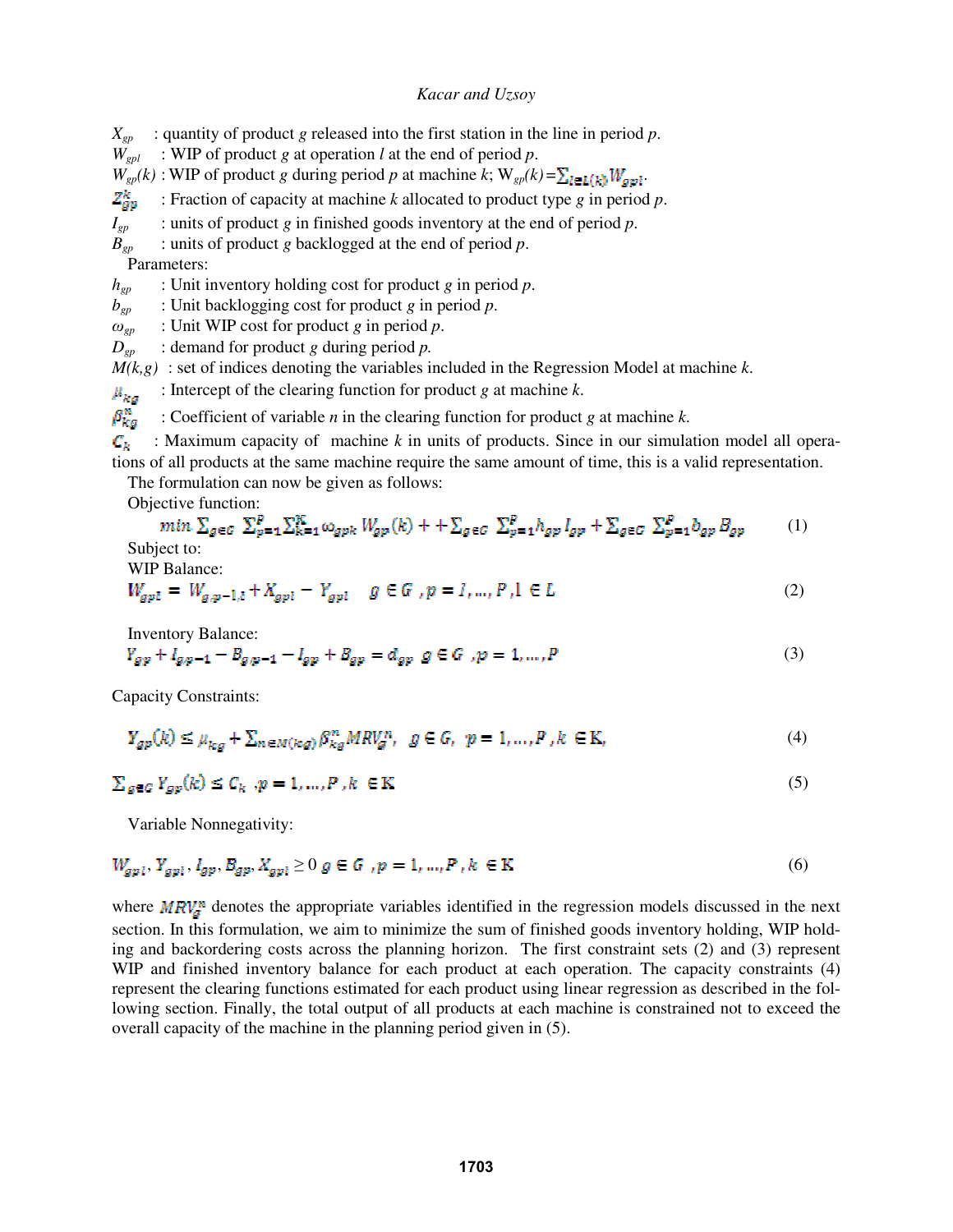## **5 DATA COLLECTION AND MULTIPLE LINEAR REGRESSION MODELS**

We simulate the performance of the system over a year with release schedules corresponding to bottleneck utilization of approximately 49%, 60%, 70%, 77%, 87%, 94% and 99% with fifteen replications, collecting the release, WIP and output values observed for each product in each period for individual products. Based on exploratory experiments, we focused on the three linear regression models below. For brevity we shall state the models for Product 1 only; those for other products are specified in an analogous manner.

Model 1: Under this model the output of each product at machine  $k$  in period  $p$  is determined by the releases of all products in that period and the WIP level of each product at the start of period *p*.  $Y_1(k,p) = \mu_{k,1} + \beta_{k,1}^1 X_{l,p}(k) + \beta_{k,1}^2 W_{l,p-1}(k) + \beta_{k,1}^3 X_{2,p}(k) + \beta_{k,1}^4 W_{2,p-1}(k) + \beta_{k,1}^5 X_{3,p}(k) + \beta_{k,1}^6 W_{3,p-1}(k)$ 

Model 2: This model considers the same set of variables as Model 1, with the addition of the releases of Product 1 in the immediately preceding period.

$$
Y_{l}(k,p) = \mu_{k,1} + \beta_{k,1}^{1} X_{l,p}(k) + \beta_{k,1}^{2} W_{l,p-l}(k) + \beta_{k,1}^{3} X_{2,p}(k) + \beta_{k,1}^{4} W_{2,p-l}(k) + \beta_{k,1}^{5} X_{3,p}(k) + \beta_{k,1}^{6} W_{3,p-l}(k) + \beta_{k,1}^{7} X_{l,p-l}(k)
$$

Model 3: This model considers the variables in Model 2 with the addition of the releases of all products in the immediately preceding period.

 $Y_1(k,p) = \mu_{k,1} + \beta_{k,1}^1 X_{l,p}(k) + \beta_{k,1}^2 W_{l,p-1}(k) + \beta_{k,1}^3 X_{2,p}(k) + \beta_{k,1}^4 W_{2,p-1}(k) + \beta_{k,1}^5 X_{g=3,p}(k) + \beta_{k,1}^6 W_{3,p-1}(k)$  $X_{1,p-1}(k) + \beta_{k,1}^2 X_{2,p-1}(k) + \beta_{k,1}^2 X_{3,p-1}(k)$ 

The specific forms of these models are likely to be somewhat specific to our experimental environment. For example, we very seldom had cycle times of more than two periods at any station; if longer cycle times were incurred, additional release variables would be likely to enter the regression equations. For each of these models, we applied three different regression criteria:

## 1) Adjusted R square Selection (ARSQ):

The Adjusted *R*-Square method finds the subset of independent variables that best predict a dependent variable by linear regression in the given sample, selecting the subset of dependent variables yielding the highest adjusted R square value.

#### 2) Forward Selection (FORWARD):

For each independent variable, this method calculates *F*-statistics that reflect the variable's contribution to the model if it is included. The *p*-values for these *F* statistics are compared to a threshold significance level. If no *F*-statistic has a significance level greater than threshold level, the procedure stops. Otherwise, the method adds the variable with the largest *F*-statistic to the model. The method then recalculates *F*-statistics for the variables not yet included, and the evaluation process is repeated. Thus variables are added to the model one by one until no as yet unincluded variable produces a significant *F*-statistic.

### 3) Backward Elimination (BACKWARD)

This selection technique begins by calculating *F*-statistics for a model, including all independent variables. Variables are then deleted from the model one by one until all the variables remaining in the model produce *F*-statistics significant at the threshold significance level At each step, the variable showing the smallest contribution to the model is deleted.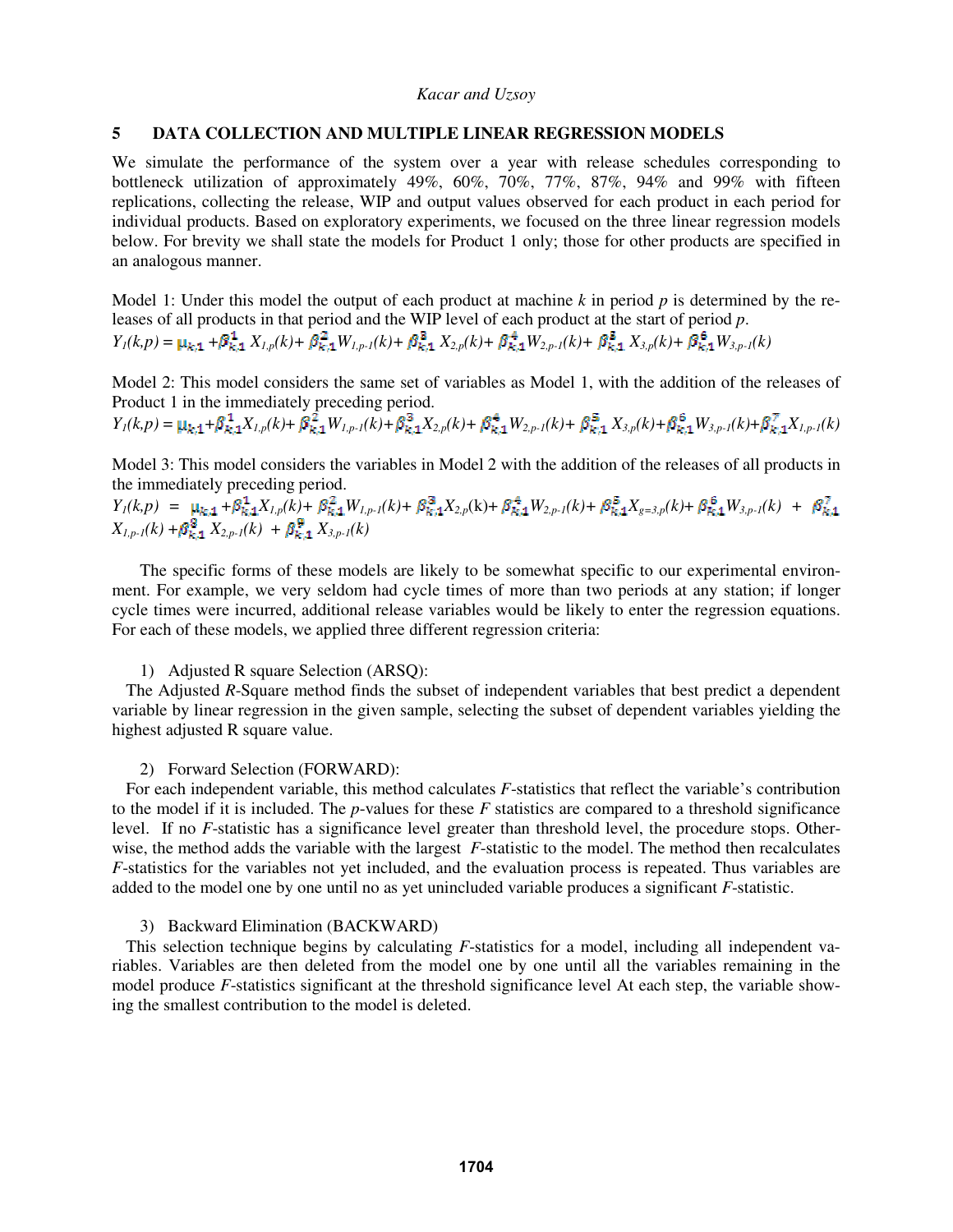### **6 EXPERIMENTAL DESIGN**

Our experiments are designed to examine the effects of two different factors on the performance of the different production planning models: the bottleneck utilization at different demand patterns, and the severity of the machine failures.

1) Bottleneck Utilization with Different Demand Patterns:

Queuing theory suggests that the nonlinear relationship between resource utilization and flow times becomes more severe at high utilization levels. Hence we experiment with two bottleneck utilization values of 0.7 and 0.9. The utilization level is achieved by varying the demand of all products while maintaining the 3:1:1 product mix. We also consider two different demand patterns. Under the first demand stays constant throughout the planning horizon, representing what ought to be favorable conditions any planning model. Under the second case the demand changes from period to period. In this latter case the first and last three periods demands are set constant in order to minimize beginning and ending effects. Again we have two varying demand patterns that will give an average bottleneck utilization of 0.7 and 0.9 over the planning horizon as shown in Figure 10 below for the case of 90% utilization.



Figure 3: Varying Demand Pattern corresponding 90% Utilization

2) Severity of Machine Breakdowns at Unreliable Machines:

We would expect the performance of planning models to deteriorate under higher machine failures, since these increase the variability in the system. For the Short Failure case, we use MTTF =  $7200$  minutes and MTTR = 1800 minutes. Our period length is 10080 minutes, meaning that on average the machines will fail once in every period. In the Long Failure case, we double both the MTTF and MTTR values, thus keeping the average availability constant while increasing its variability. Under the Long Failure case, we estimate new clearing functions, as the nature of the underlying production system is substantially altered by the change in machine failure distributions.

We compare the different methods for estimating clearing functions as follows:

*Step 1:* Solve the LP using the clearing functions estimated by the different regression models to obtain a planned release schedule.

*Step 2:* Simulate the operation of the fab under this release plan for fifteen replications recording the realized output.

*Step 3:* Compare the output planned in the LP model for each planning period to the average output in that period over the fifteen replications.

 We will also compare the objective function values realized by the simulated execution of the plans suggested by the different models. To accomplish this we take the releases from LP models and give them as input to the simulation model to obtain the realized average inventory, backlog and output levels. This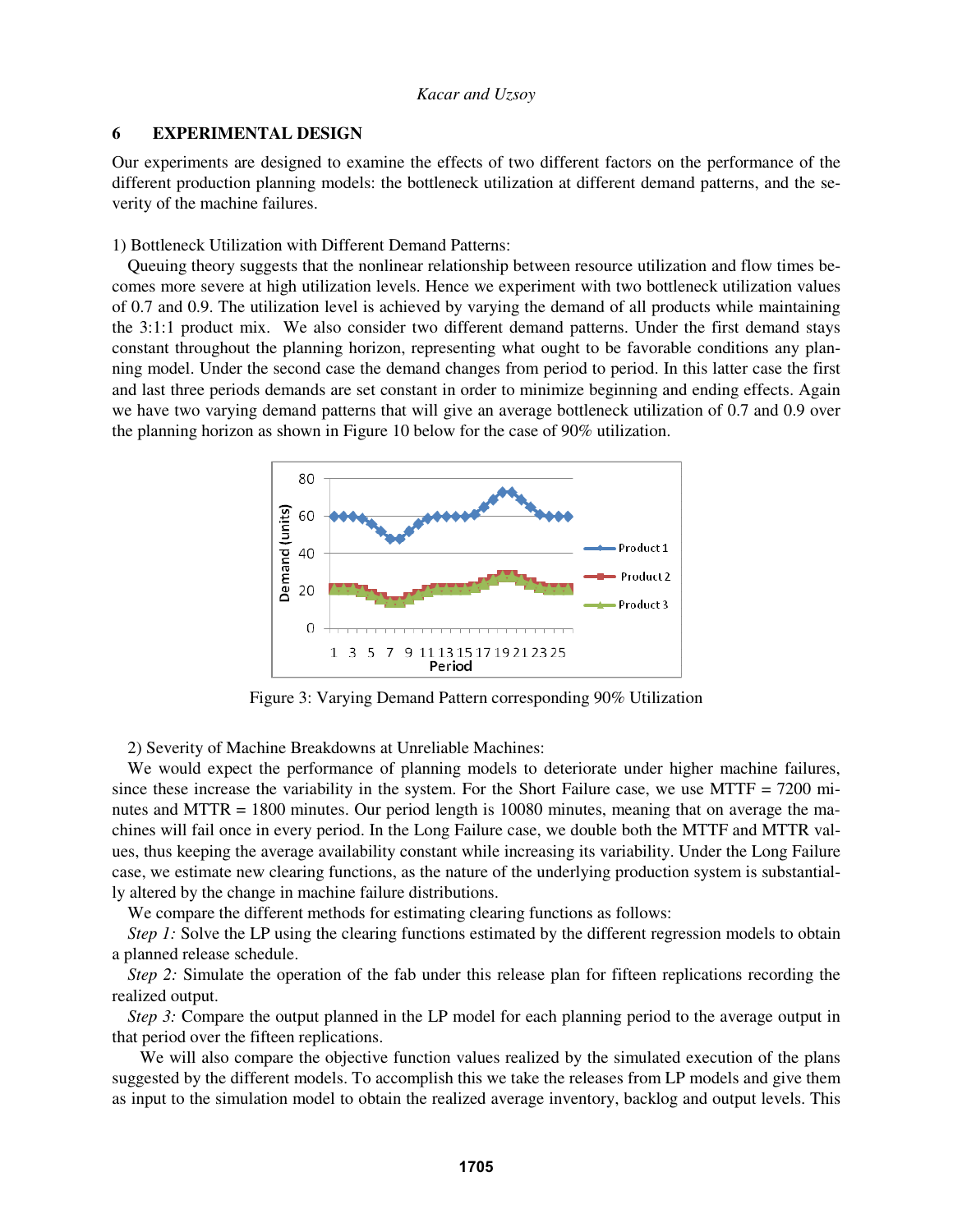allows us to calculate the realized profit by multiplying these values by their corresponding costs based on the average of 15 replications. We use values of 50 for backlog cost, 35 for WIP cost, 3 for material cost, 15 for inventory cost and 60 for revenue. We assume that WIP cost is high due to restrictions of space in the factory layout and use the same cost values for all products.

For brevity we use a triple to denote each scenario. In the first position, S stands for short failures and L for long failures. In the second position, the numbers 70 and 90 correspond to 70% and 90% bottleneck utilization, respectively. In the final position the letters C and V stand for constant and varying demand, respectively. V1A stands for Model 1 with Adjusted *R*-square selection. F and B denote Forward and Backward selection, respectively, while V2 and V3 denote Models 2 and 3 respectively.

# **7 EXPERIMENTAL RESULTS**

Our first comparison is based on the realized profit values shown in Figure 4. To further probe the relationship between the performance of the different models, Tukey's Studentized Range (HSD) Test is used to statistically compare the mean of profit values of all algorithms. This test compares the mean of every treatment to the mean of every other treatment; that is, it applies simultaneously to the set of all pairwise comparisons and identifies where the difference between two means is greater than the standard error would be expected to allow. The confidence coefficient for the set, when all sample sizes are equal, is exactly  $1 - \alpha$ . In our analysis, we use  $\alpha = 0.05$ .



Figure 4: Profit Comparison of Models

 The results from this test are shown in Table 1. Identical letters in the Solution (S) column represent mean values that are not statistically different from each other at 95% confidence level. These results suggest that there is no single dominant model or selection method that consistently has higher profit values than the others. However, in general, the same models with different selection procedures tend not to be statistically different at a 95% confidence level. This is clearly observed for the S-70-C case where modes are sorted by the version numbers and only one of the selection procedures is statistically different. For all 70% utilization cases for any demand or length of failure, Version 1 performs best with any selection procedure except in the S-70-V case where Model 2 takes the lead. This suggests that, under low utilization, the models including only variables corresponding to that period (V1) perform better than models including variables addition related to the immediately preceding period (V3). This is intuitive; at low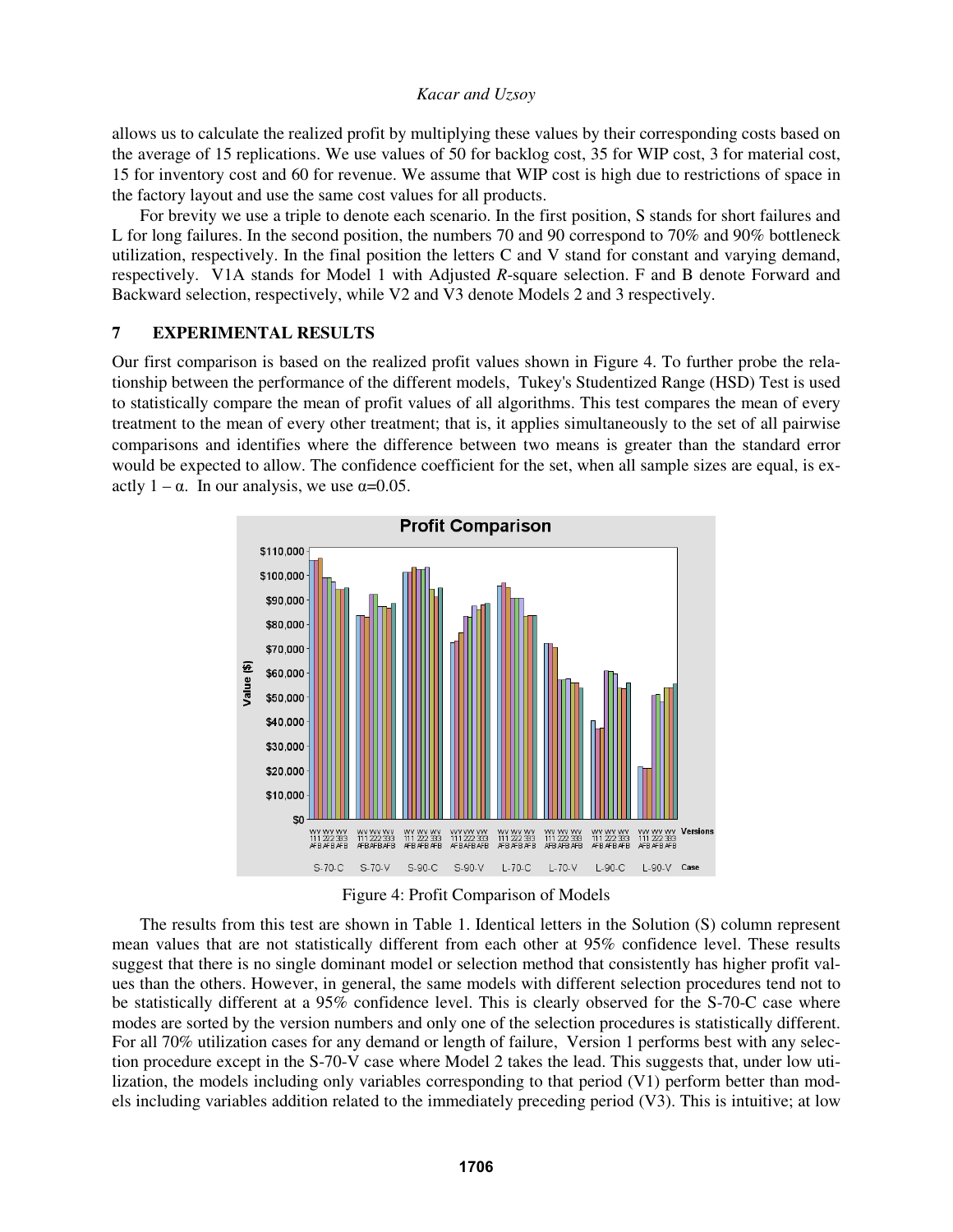utilization the production system is likely to be able to process all work released to it in the same period, without carrying large amounts of WIP into future periods and maintaining low cycle times.

 At high utilization, there is no consistent selection procedure that is dominating for low utilization, such as in L-70-V, top three models in profit are version 1s, Adjusted and forward selection yielding no statistical difference, whereas in L-70-C, the top three models are all Model 1 but all selection procedures are statistically different.

|              | $S-70- C$ |                  | $S-70-V$     |       |                  | $S-90-C$      |        |                  | $S-90-V$ |       |                  |
|--------------|-----------|------------------|--------------|-------|------------------|---------------|--------|------------------|----------|-------|------------------|
| S            | Mean      | Model            | s            | Mean  | Mod-             | S             | Mean   | Mod              | S        | Mean  | Model            |
|              |           |                  |              |       | el               |               |        | el               |          |       |                  |
| A            | 106954    | V1B              | А            | 92133 | V <sub>2</sub> A | A             | 103225 | V1B              | A        | 88653 | V3B              |
| B            | 106258    | V1F              | A            | 92132 | V2F              | A             | 103203 | V2B              | A        | 88132 | V3F              |
| B            | 106257    | V <sub>1</sub> A | B            | 88514 | V3B              | B             | 102563 | V2F              | B        | 87621 | V2B              |
| C            | 99030     | V2A              | C            | 87360 | V2B              | B             | 102563 | V2A              | B        | 86022 | V3A              |
| C            | 99029     | V2F              | C            | 87222 | V <sub>3</sub> A | B             | 101411 | V <sub>1</sub> A | C        | 83300 | V2A              |
| D            | 97361     | V2B              | C            | 86650 | V3F              | B             | 101347 | V1F              | C        | 82933 | V2F              |
| E            | 94939     | V3B              | D            | 83609 | V1F              | C             | 94977  | V3B              | D        | 76536 | V1B              |
| F            | 94238     | V3A              | D            | 83608 | V1A              | C             | 94336  | V3A              | E        | 73283 | V1F              |
| $\mathbf{F}$ | 94232     | V3F              | D            | 82818 | V1B              | D             | 91327  | V3F              | E        | 72600 | V <sub>1</sub> A |
| $L-70- C$    |           |                  | $L-70-V$     |       |                  | $L-90-C$      |        |                  | $L-90-V$ |       |                  |
| S            | Mean      | Model            | s            | Mean  | Mod-             | s             | Mean   | Mod              | S        | Mean  | Model            |
|              |           |                  |              |       | el               |               |        | el               |          |       |                  |
| A            | 96895     | V1F              | A            | 72260 | V1A              | A             | 60816  | V <sub>2</sub> A | A        | 55452 | V3B              |
| B            | 95702     | V <sub>1</sub> A | А            | 72061 | V1F              | A             | 60796  | V2F              | A        | 54082 | V3F              |
| C            | 95179     | V1B              | B            | 70636 | V1B              | A             | 59756  | V2B              | A        | 54082 | V3A              |
| D            | 90746     | V <sub>2</sub> A | C            | 57790 | V2B              | B             | 56116  | V3B              | B        | 51221 | V2F              |
| D            | 90743     | V2F              | C            | 57330 | V <sub>2</sub> A | $\mathsf{C}$  | 53824  | V3A              | B        | 50926 | V <sub>2</sub> A |
| D            | 90668     | V2B              | $\mathsf{C}$ | 57326 | V2F              | $\mathcal{C}$ | 53426  | V3F              | C        | 48155 | V2B              |
| E            | 83532     | V3F              | D            | 56025 | V3A              | D             | 40360  | V <sub>1</sub> A | D        | 21621 | V <sub>1</sub> A |
| E            | 83480     | V3B              | D            | 55876 | V3F              | E             | 37600  | V1B              | D        | 21009 | V1F              |
| E            | 83412     | V3A              | E            | 53898 | V3B              | E             | 37235  | V1F              | D        | 20991 | V1B              |

Table 1: Tukey Multi Comparison Analysis

In the 90% utilization cases, we start to see the emergence of Model 3 as the leading regression model especially in the varying demand cases. These models include the releases of all products in the immediate prior period in the regression model. This can be expected since for high utilization, outputs of products are more like to be affected by the releases of preceding periods; cycle time is long, and all the product released in the prior period may not have exited the resource. Hence output of a given product in a period is significantly affected both by the releases of that product in the immediate prior period (Model 2) and also feel the effects of other products (Model 3).

For the constant demand cases at 90% utilization, Model 3 is outperformed by Model 2 for both long and short failure cases. In the L-90-C case Model 2s are the top three with no statistical difference between selection procedures. In the S-90-C case, Model 2 with backward selection (V2B) shares the lead with Model 1 and backward selection (V1B) with no statistical difference between them. This suggests that under constant demand, releases and WIP of the products are quite similar from period to period, and releases and WIP to be somewhat correlated over time, limiting the difference between Models 2 and 3.

 It is interesting to examine the cost breakdowns shown in Figure 5 to see where the differences in profit between models arise. In the vast majority of cases, as would be expected, the total revenue generated by all models is almost equal; the differences arise from the different ways in which the models choose to incur costs to satisfy demand. Material costs are almost constant across all models, since the all generate approximately the same total output. In the long failure cases, the performance of all models deteriorates due to the higher level of variability created by the less frequent but longer machine failures. The cost structure of each model under different selection procedures are quite similar, consistent with the findings from the Tukey analysis. In most cases, WIP cost is almost as much as all other costs combined, and is higher for some. This reflects that the release schedule given by the LP models tend to hold excess WIP in the system, and the difference between regression models is determined by which one holds less WIP than the others. The backlog and inventory cost trade off against each other; when there is more in-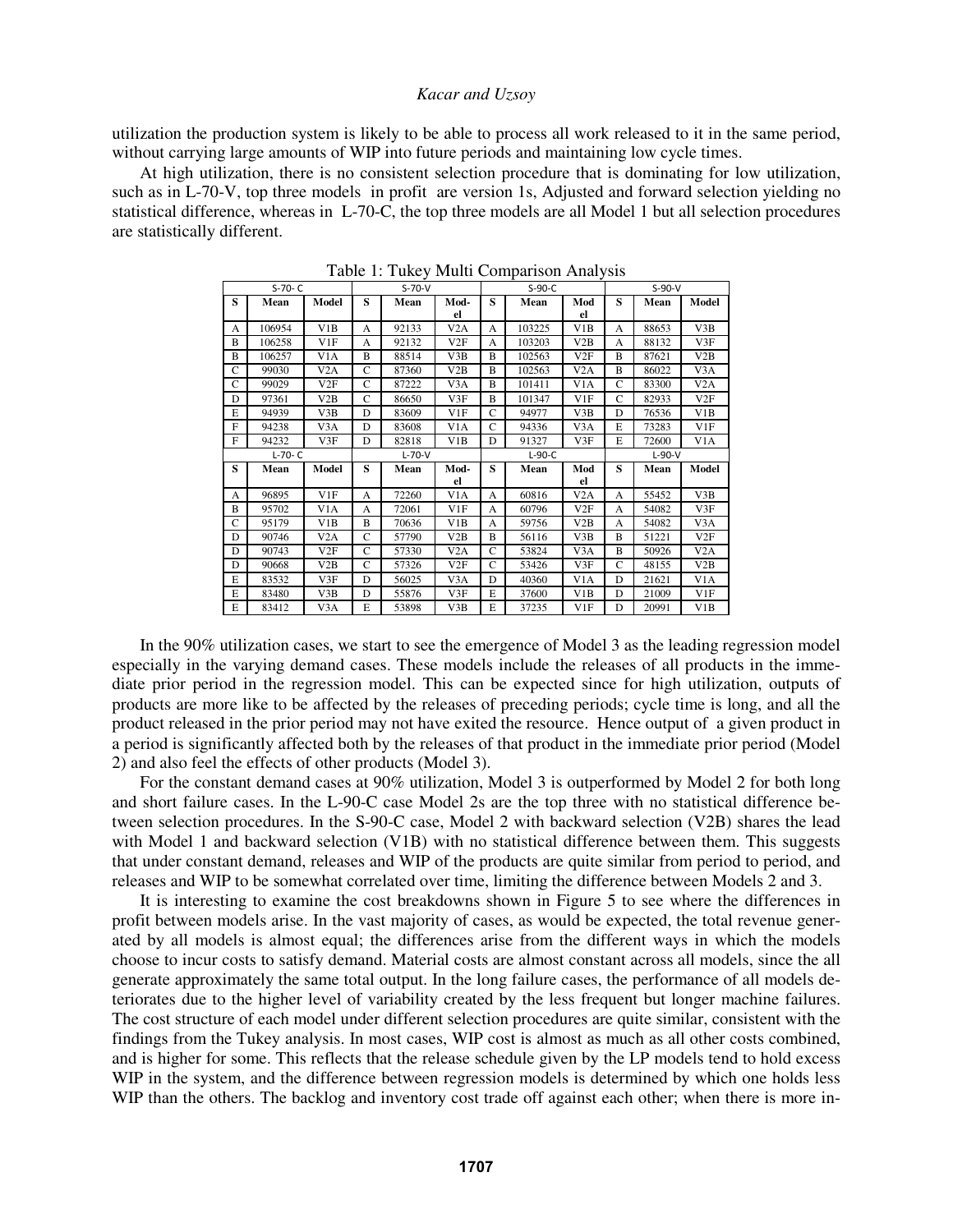ventory, it means less backlog cost and vice versa. Still the leading cost in the models is WIP cost except in the S-70-C case which is the most favorable case for the models.



#### Figure 5: Cost Allocations of Models

In order to further explore the differences between the models we calculated the  $R<sup>2</sup>$  values for all models on all machines. While these results are not presented in detail for brevity, it was notable that in almost all cases very high  $R^2$  values were obtained, despite the quite substantial differences in profit yielded by the different models. Different selection procedures result in different numbers and choices of variables but we show that in the profit comparison, for most of the cases, for same version different selection methods are not statistically different from each other.

## **8 SUMMARY AND FUTURE DIRECTIONS**

Taken together, these experimental results suggest that the task of estimating clearing functions from simulation data is far from being a straightforward exercise in linear regression. As suggested by Missbauer(2009), the output of a production resource is highly state dependent, with the variables impacting the clearing function changing based on system state. The clearing functions employed by most researchers to date represent an average relation over a wide range of operating states, but may be quite inaccurate for a given sample path of system evolution. It is also interesting that all models give very high  $R^2$  values despite the significant differences in costs they induce when used in a production planning model. Thus the usual goodness of fit criteria are not sufficient to determine the quality of fit of a clearing function.

The most important future direction emerging from this work is the need to construct a mathematical model from first principles upon which procedures for the estimation of clearing functions, or of other, more suitable constructs, can be placed on a firm foundation. A number of efforts (Selçuk , Fransoo et al. 2007; Missbauer 2009) in this direction have tried to determine clearing functions based on transient system states. The queueing models of Riano(2003) are also an important step in this regard, and suggest a direction forward.

# **ACKNOWLEDGMENTS**

The research of N. B. Kacar was supported by a Graduate Research Assistantship from SAS Corporation.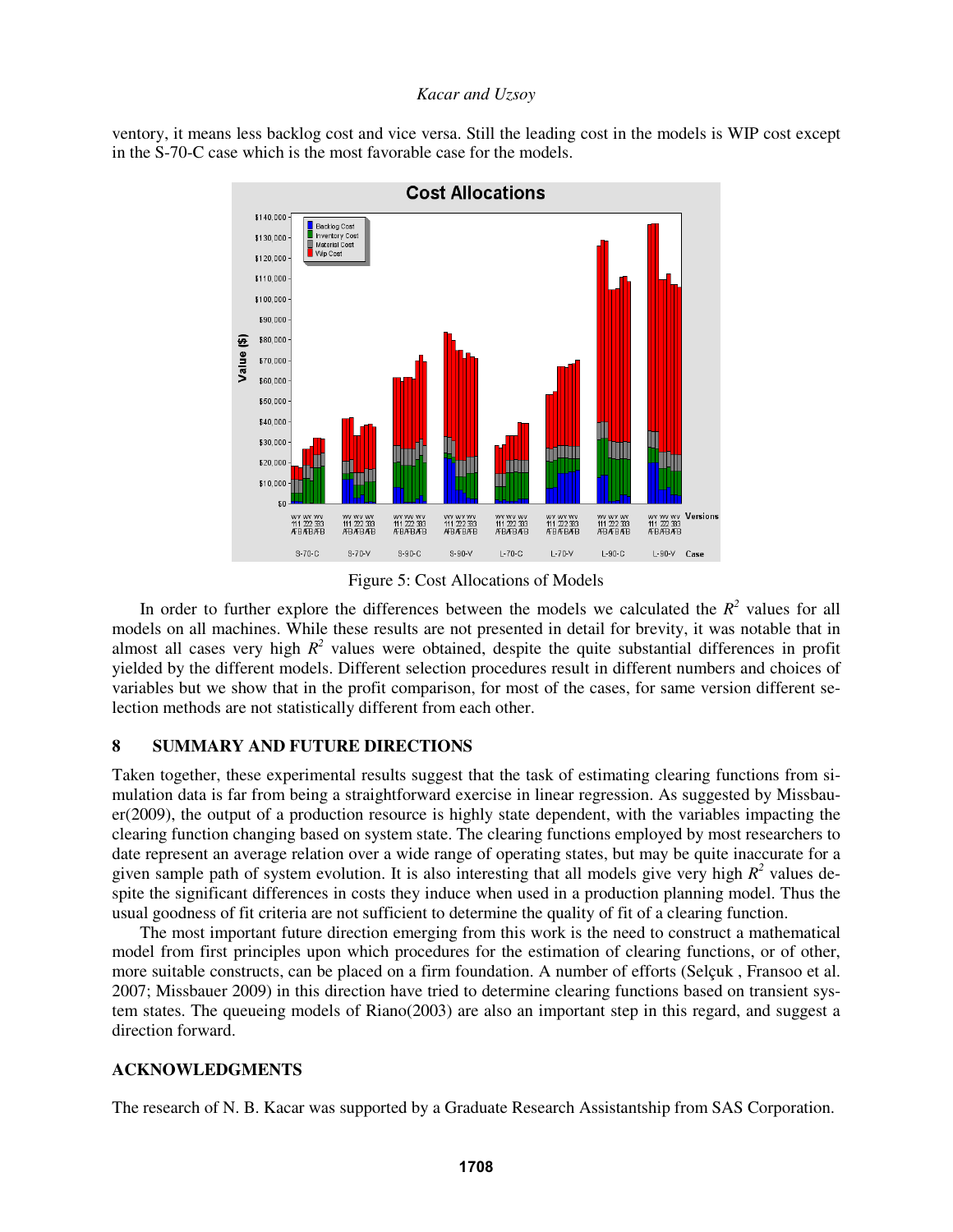#### **REFERENCES**

- Asmundsson, J. M., R. L. Rardin, R. Uzsoy, C.H. Turkseven. 2009. "Production Planning Models with Resources Subject to Congestion." *Naval Research Logistics* 56: 142-157.
- Asmundsson, J. M., R. L. Rardin, R. Uzsoy. 2006. "Tractable Nonlinear Production Planning Models for Semiconductor Wafer Fabrication Facilities." *IEEE Transactions on Semiconductor Manufacturing* 19: 95-111.
- Byrne, M. D. and M. A. Bakir 1999. "Production Planning Using a Hybrid Simulation-Analytical Approach." *International Journal of Production Economics* 59: 305-311.
- Byrne, M. D. and M. M. Hossain 2005. "Production Planning: An Improved Hybrid Approach." *International Journal of Production* Economics 93-94: 225-229.
- Dauzère-Péres, S. and J.-B. Lasserre 1994. *An Integrated Approach In Production Planning And Scheduling.* Berlin ; New York, Springer-Verlag.
- Graves, S. C. 1986. "A Tactical Planning Model for a Job Shop." *Operations Research* 34: 552-533.
- Holt, C. C., F. Modigliani, J. F. Muth. 1956. "Derivation of a Linear Rule for Production and Employment." *Management Science* 2(2): 159-177.
- Holt, C. C., F. Modigliani, J. F. Muth, H. A. Simon. 1960. *Planning Production, Inventories and Work Force*. Englewood Cliffs, NJ, Prentice Hall.
- Hopp, W. J. and M. L. Spearman 2001. *Factory Physics : Foundations of Manufacturing Management*. Boston, Irwin/McGraw-Hill.
- Hung, Y. F. and G. J. Cheng 2002. "Hybrid Capacity Modelling for Alternative Machine Types in Linear Programming Production Planning." *IIE Transactions* 34: 157-165.
- Hung, Y. F. and R. C. Leachman 1996. "A Production Planning Methodology for Semiconductor Manufacturing Based on Iterative Simulation and Linear Programming Calculations." *IEEE Transactions on Semiconductor Manufacturing* 9(2): 257-269.
- Irdem, D. F., N. B. Kacar, R. Uzsoy. 2008. An Experimental Study of an Iterative Simulation-Optimization Algorithm for Production Planning. *2008 Winter Simulation Conference*. S. J. Mason, R. Hill, L. Moench and O. Rose. Miami, FL.
- Irdem, D. F., N. B. Kacar, R. Uzsoy. 2010. "An Exploratory Analysis of Two Iterative Linear Programming-Simulation Approaches for Production Planning." *IEEE Transactions on Semiconductor Manufacturing*.23:442-455.
- Johnson, L. A. and D. C. Montgomery 1974. *Operations Research in Production Planning, Scheduling and Inventory Control*. New York, John Wiley.
- Karmarkar, U. S. 1989. "Capacity Loading and Release Planning with Work-in-Progress (WIP) and Leadtimes." *Journal of Manufacturing and Operations Management* 2(105-123).
- Kayton, D., T. Teyner, C Shwartz, R. Uzsoy. 1997. "Focusing Maintenance Improvement Efforts in a Wafer Fabrication Facility Operating Under Theory of Constraints." *Production and Inventory Management*(Fourth Quarter): 51-57.
- Kim, B. and S. Kim 2001. "Extended Model for a Hybrid Production Planning Approach." *International Journal of Production Economics* 73: 165-173.
- Missbauer, H. 2002. "Aggregate Order Release Planning for Time-Varying Demand." *International Journal of Production Research* 40: 688-718.
- Missbauer, H. 2009. "Models of the transient behaviour of production units to optimize the aggregate material flow." *International Journal of Production Economics* 118:387-397.
- Missbauer, H. and R. Uzsoy (forthcoming). Optimization Models for Production Planning. *Planning Production and Inventories in the Extended Enterprise: A State of the Art Handbook*. K. G. Kempf, P. Keskinocak and R. Uzsoy. Norwell, MA, Springer.
- Pahl, J., S. Voss, D. L. Woodruff.. 2005. "Production Planning with Load Dependent Lead Times." *4OR: A Quarterly Journal of Operations* Research 3: 257-302.